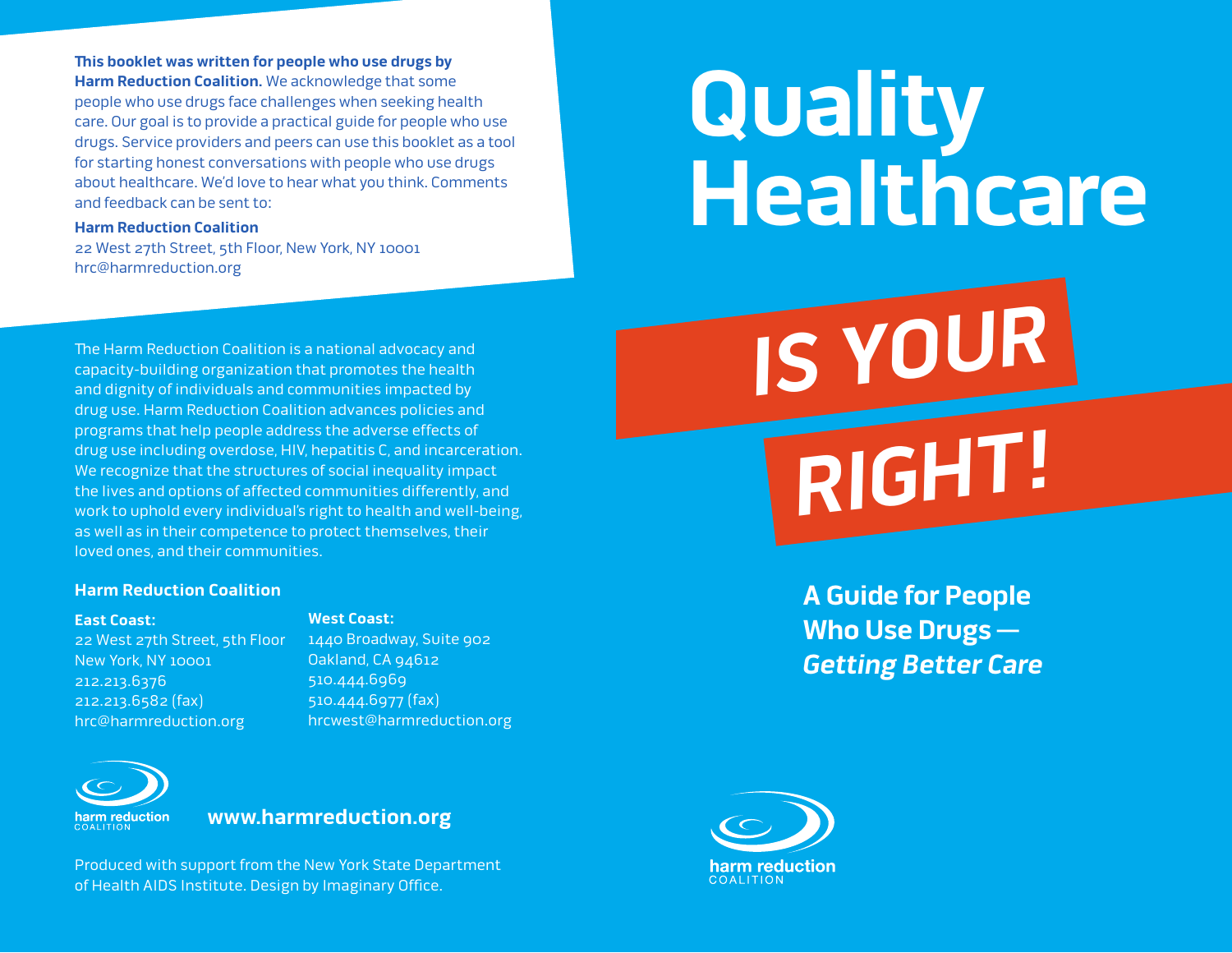This booklet has been written for people who use drugs in order to make going to the doctor and getting other kinds of health care easier.

It's OK to be scared or nervous about going to the doctor. Maybe you're not sure what to say to the doctor. Or, maybe you're worried about what the doctor will tell you. Maybe it has been a long time since you've seen a doctor. Maybe you had a bad experience at a doctor's office in the past. And, maybe you just don't like going to the doctor.

Stigma and judgment around drug use can lead to being treated differently by doctors and medical staff. Even though this shouldn't happen, it can.

But, there are lots of good, kind people providing services who will care about you, your needs and your health.

# **Your health is very important!**

 **You deserve good, quality healthcare–** 

**it is your right!** 

This booklet provides a few tips that we hope will make getting good healthcare a little bit easier.

#### **Contents**

| <b>WHY GO TO THE DOCTOR?</b>                                          | $\mathbf{2}$ |
|-----------------------------------------------------------------------|--------------|
| <b>Where to go for healthcare</b>                                     | 4            |
| <b>Paying for your healthcare</b>                                     | 7            |
| Tips for finding a good doctor/provider                               | 9            |
| <b>How to prepare for healthcare visits</b>                           | 10           |
| <b>Talking with healthcare providers</b><br>about drug use            | 13           |
| Tips for communicating with your doctor                               | 15           |
| Tips for taking your medicine                                         | 19           |
| <b>SPECIAL CONCERNS</b>                                               | 20           |
| Pain management                                                       | 21           |
| Methadone                                                             | 23           |
| Reproductive health and prenatal care                                 | 23           |
| HIV and hepatitis                                                     | 23           |
| Lesbian, Gay, Bisexual, Transgender,<br>and Queer (LGBTQ) communities | 24           |
| Drug treatment                                                        | 25           |
| Mental health                                                         | 25           |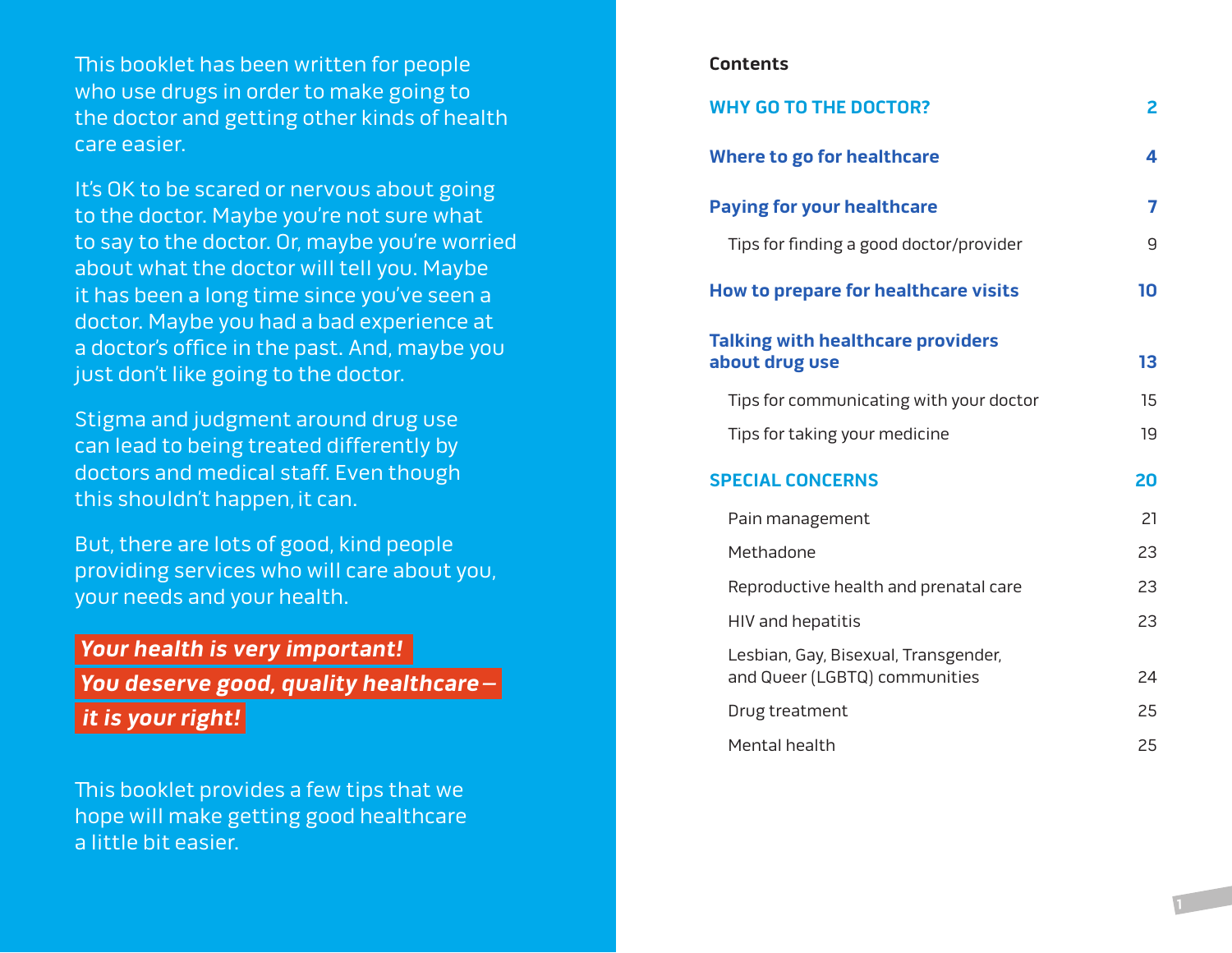# **WHY GO DOCTOR? TO THE**

Going to the doctor can be stressful. The summan of that you care about your health. Doctors may tell you things you don't want to hear. Going to the doctor can also be expensive. For people who use drugs, there is added stigma and fear of being mistreated.

# **So, why go?**

Here are some reasons:

- > If you have an infection or serious medical problem it can get worse without medical care.
- > If you have a long-term illness, it is good to keep track of how you're doing. Knowing your options will help you make smarter treatment decisions.
- > To get medicine.
- > To stay healthy and to avoid future problems.

# **When to go to the doctor**

If you have a problem or concern about your health, it is best to go to the doctor early. It is much easier to look for a doctor when you are feeling healthy.

- > If you see a doctor when you don't feel sick, you may be able to find a problem **before** it gets more serious.
- > If your doctor knows you, you may get seen **faster** when you really need to or are in an emergency.
- > After you and the doctor get to know each other, it will become **easier** to talk about issues like drug use.
- > By finding a doctor before you get sick, the doctor knows

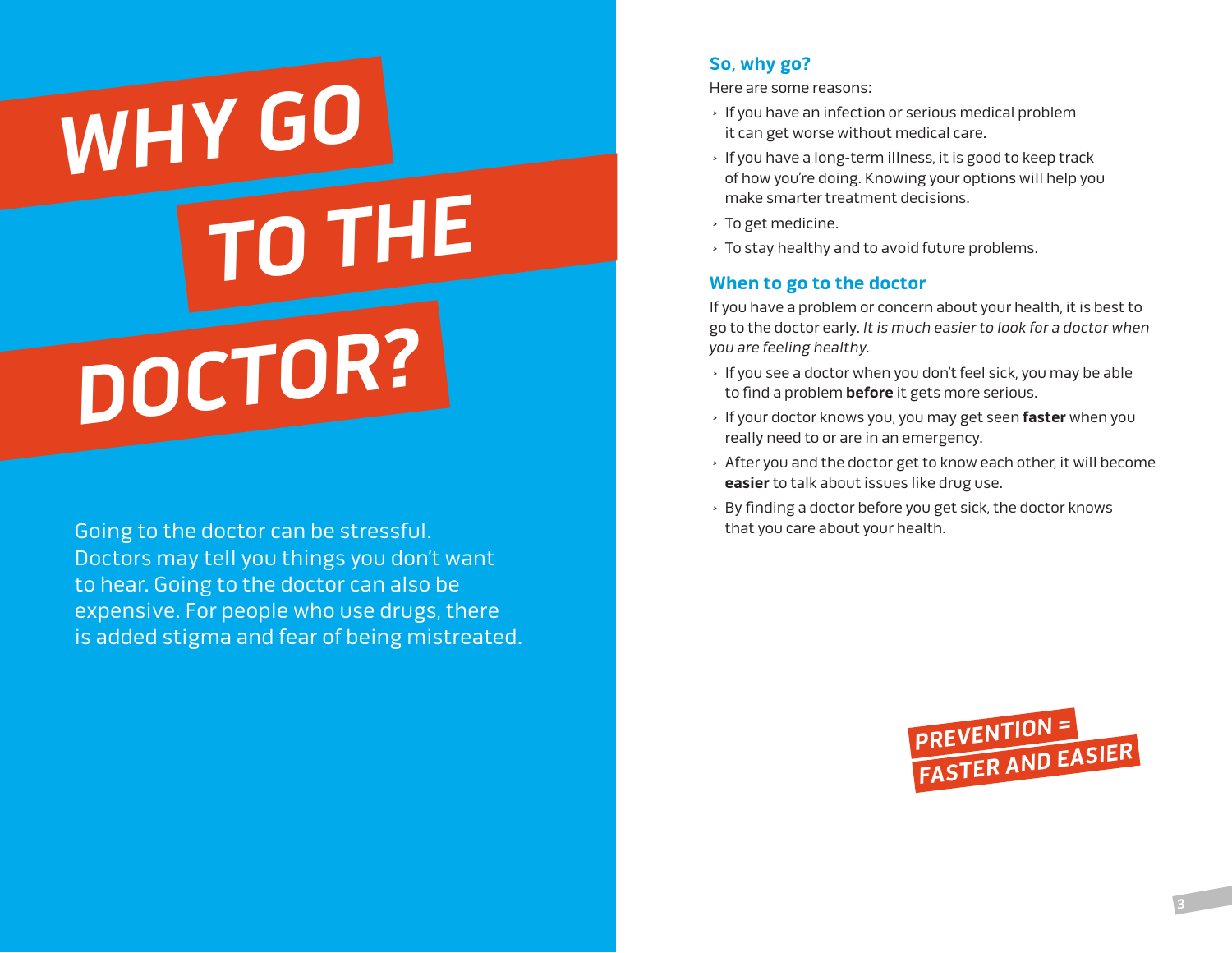

# Where are you already getting services?

#### **Methadone programs, outpatient programs or other clinics may have healthcare services available.**

- > Places where you already get good services may know or be able to help you find good doctors.
- > It may be easier to talk about drug use in places where you already get services.

#### **General Healthcare Clinics / Community Health Centers**

Healthcare centers are good for **routine** care, and more serious things when emergency care isn't required.

- > You may be able to see the **same doctor** for each visit and you can often take care of many different medical needs in **one location**.
- > Staff will get to know you and you may not need to give a detailed medical history each time.
- > Some clinics will have a **sliding scale** for payment and/or take **Medicaid**. Community health centers must treat you even if you don't have insurance.
- > If you have internet access, find a health center near you at this link: http://findahealthcenter.hrsa.gov.
- In NYC you can also call 311.

#### **Hospital Emergency Rooms (ERs)**

It is best to use the ER only in an emergency.

> If you're having an emergency, ERs must treat people **even if they can't pay**.

> **ERs are not designed for routine care–**they are meant to take care of the most serious and urgent healthcare needs.

Even though ERs may seem like an easy place to get general healthcare, **community health centers** will probably be able to help you more than the ER.

There can be **very long waits** because doctors need to be able to take care of the most serious emergencies first.

ER staff are often very busy. This may affect **how they talk to you** and **the amount of time** you spend with the doctor.

> If you don't have a primary care doctor or can't go to a health center, the public hospital ER may be able to help you get rid of lice, scabies or other related pests.

#### **Syringe Exchange Programs (SEPs)**

Syringe exchange programs (SEPs) are places where you can get **sterile syringes** and other safer injection equipment. You can also dispose of your used syringes at SEPs. You can look for the nearest SEP on our website at www.harmreduction.org/ connect-locally.

SEPs work with people who use drugs all the time. It is their job to be **non-judgmental** and to know about drug-related health issues.

Some SEPs will have social workers, case managers or counselors that can help you to find services, make appointments, apply for Medicaid and other benefits, and even keep copies of important records. Some may even offer healthcare.

#### **STI Clinics**

STI clinics are places where you can be tested for sexually transmitted infections (STIs) **including HIV**.

Some STI clinics also provide **hepatitis C** (HCV) testing.

Some clinics are **free**. At others you may have to pay a sliding scale for STI testing and treatment.

If you have internet access, find a health center using this link: https://gettested.cdc.gov/.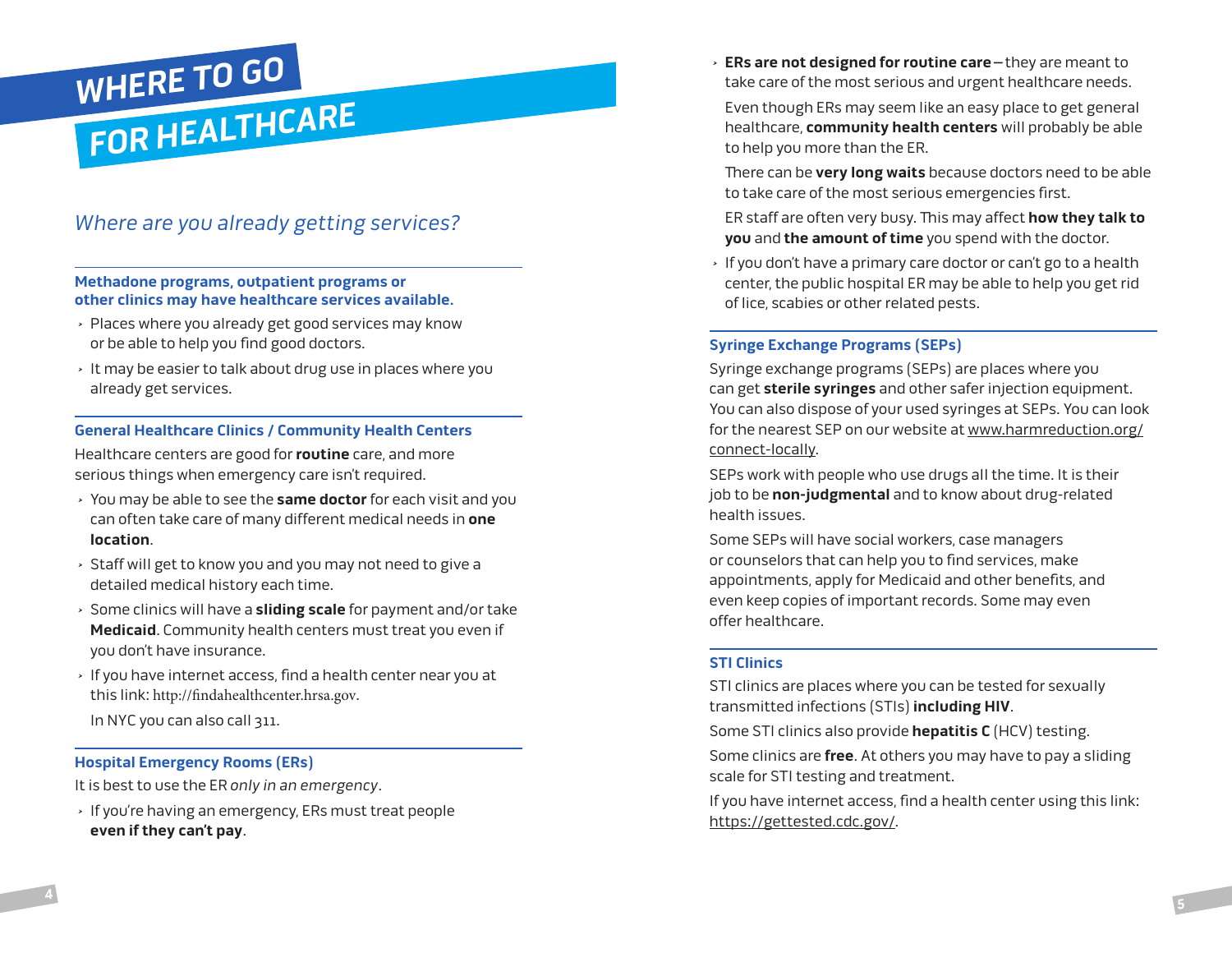#### **Mental Health Clinics**

Mental health clinics have therapists, social workers, counselors, and psychiatrists to offer special help with mental health.

It is important to **find someone you trust** when you talk about your feelings and emotions. If you don't feel comfortable with someone, it is OK to ask to talk to someone else.

You may get a referral from SEPs, Community Health Centers, General Health Care Clinics, or by visiting https://findtreatment. samhsa.gov/locator.

#### **Immunization Clinics**

Immunization clinics offer important vaccines for things like hepatitis A, hepatitis B, tetanus and the flu.

#### **Infectious Disease Clinics (ID Clinics)**

ID clinics offer special care for HIV/AIDS, HCV, STIs, and Tuberculosis.

#### **Dentists**

Good dental care is important to your health.

Community health centers and some hospitals may have dental clinics or schools where **low cost or free** dental care is available.

Find a dentist who will help you understand different **treatment options**. For example, what are the benefits of getting a tooth pulled—or—what are the benefits of having a root canal instead?

Talk to your dentist about how much your treatment will cost and different payment options.

### **REMEMBER:**

#### **When you find a good primary care doctor or family physician, it will mean:**

- > More time to build trust with your doctor. This may make it easier to talk about your drug use and other sensitive topics.
- > Fewer visits to the ER.
- > Less waiting for medical appointments.
- > You may not have to give a detailed medical history at every visit.

# **PAYING FOR YOUR HEALTHCARE**

Having health insurance **before** you get sick will mean more choices when you need them.

**Work with your case worker to see if you are eligible to apply for any of these government health insurance programs.** 

- > **Affordable Care Act:** The Affordable Care Act requires that all Americans obtain health insurance. You can find resources for free or low cost health coverage at www.healthcare.gov.
- > **Medicaid:** A program for Americans who cannot afford to pay for medical care. Medicaid programs are operated differently in each state and qualifications vary in each state, however, in every state Medicaid covers some low-income people, families and children, pregnant women, the elderly, and people with disabilities. You can find out more information from your state Medicaid office, by calling 1-877-267-2323 or at www.medicaid.gov.
- > **Medicare:** A health insurance program for people over 65 or for people with certain disabilities. You can find out more by calling 1-800-MEDICARE or at www.medicare.gov.
- > **Children's Health Insurance Program (CHIP):** A program that offers free or low-cost health coverage for eligible children and other family members. The names of these programs and the qualifications may vary in different states. You can find out more information from your state's Medicaid office, by calling 1-877-KIDS-NOW or at www.insurekidsnow.gov.
- > **Ryan White HIV/AIDS Program:** Works with states, cities, and local community-based organizations to provide medical care for people living with HIV/AIDS who are uninsured or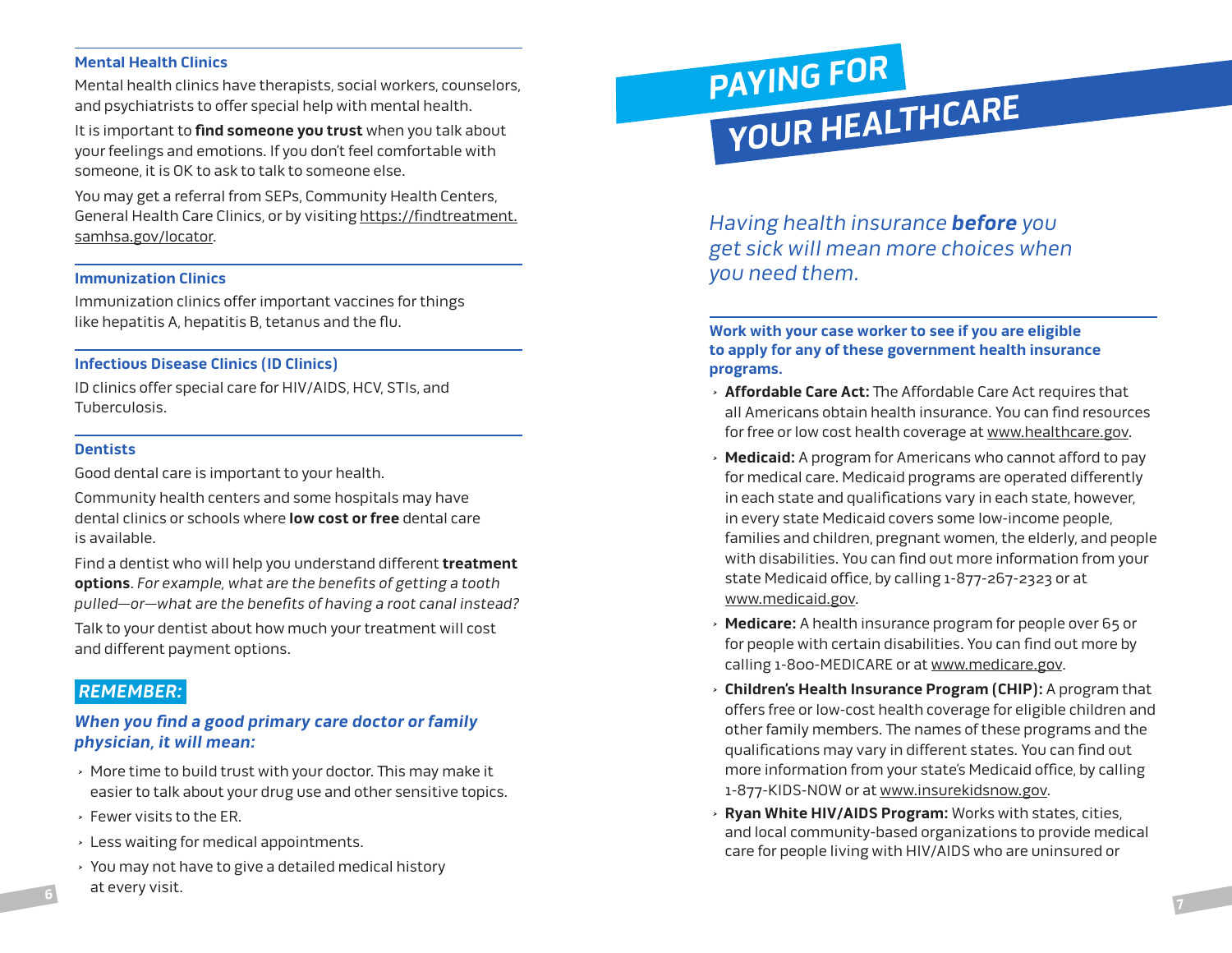underinsured. You can find services locally by entering your zip code at findhivcare.hrsa.gov/index.html or by finding your State's toll free number at hab.hrsa.gov/gethelp/ statehotlines.html

# **IMPORTANT:**

**If you receive Medicaid,** do your best to go to **every** meeting with your case worker and complete requests from Medicaid. It can be a problem if your benefits get cut off. You might even stop getting medicine that you need.

**If you don't have insurance,** look into public health insurance options and clinics that have a sliding scale for payment. You might be able to get Medicaid to pay medical bills you received while you were waiting for your Medicaid to start.

# **REMEMBER:**

There is almost always a wait before health insurance gets started (Medicaid or other health insurance).



# **TIPS**

# > **For finding a good doctor/provider**

> **Ask around:** Get referrals from other people who use drugs, friends, family, co-workers, counselors, and people you trust. Find out what people like best about their doctor. Ask about strategies they've used to get good healthcare.

If you have a good experience at an ER, on a medical van or at an SEP, ask the doctors or staff there for a referral to a primary care doctor.

> **Shop around:** Visit a couple of doctors. It might feel like a hassle at first, but in the long run, it is worth it.

Doctors at SEPs, methadone programs, and outpatient programs have experience working with people who use drugs.

If you are not comfortable with a doctor, try finding someone new.

> **Consider location:** How easy is it to get there? Are you comfortable going to a doctor in your neighborhood?

You may be able to get many services in one location. Ask your provider if you can get transportation costs to and from your visit.

- > **Consider hours that the doctor is available or when the clinic is open:** Do the hours fit your schedule? Hospitals and hospital-based clinics may have more flexible hours, including evenings.
- > **Make sure the doctor and their staff speak your primary language—**communication is important!
- > **Consider how you feel about the entire staff at the office or clinic you go to—**they are all part of your healthcare.

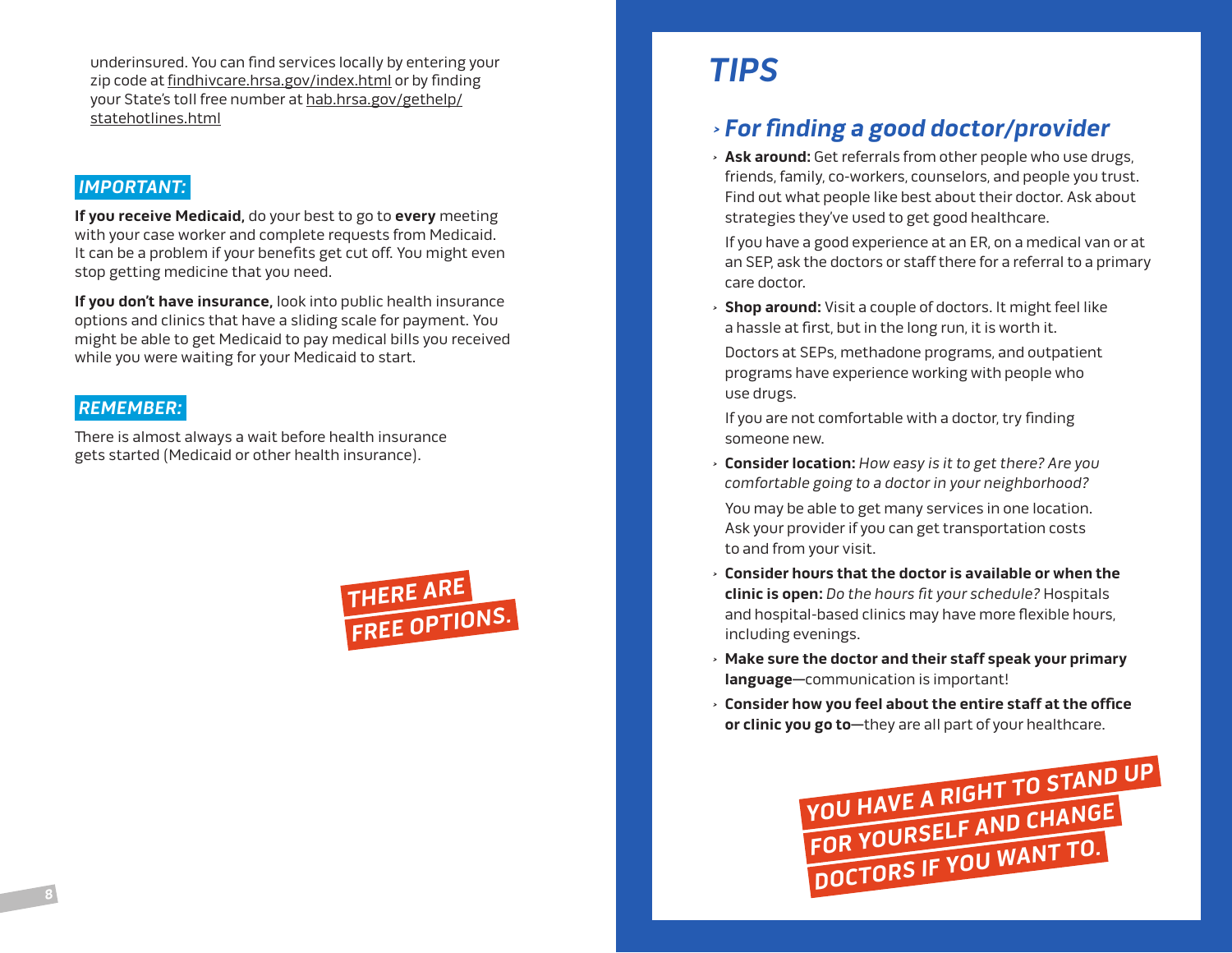# **HOW TO PREPARE FOR HEALTHCARE VISITS**

# Think about your main reason for going to the doctor and what you want to get from the visit—stay focused.

#### > **Take care of any drug use needs before the appointment.**

Schedule appointments when you can be alert and won't be in withdrawal. This will help you focus on the visit and won't distract the doctor from the healthcare needs you want addressed.

If you show up for your appointment too high, the doctor may ask to reschedule your appointment.

> **Make a list of questions you have for the doctor.**

You may not get to ask all of your questions. Mark the questions that are most important to you.

> **Write down your symptoms.**

Include what the symptoms are, when they started, how often you have them and how severe they are on a scale of 0 (no pain) to 10 (the worst pain you could imagine). Be realistic.

> **Make a list of medications you are taking and other doctors you are seeing.** 

Include prescribed medications as well as over-the-counter medicines, supplements and herbal treatments.

> **Bring someone with you when you go to the doctor.**

It is good to have someone to keep you company, to help remember what you are told or observe how you are treated.

> **Do your best to be on time (or even early) for the appointment.**

Arrange transportation and/or money for transportation to and from your visit ahead of time.

If you think you might be late or have to cancel your appointment –call the office as soon as you can.

> **Make sure you have your IDs and/or medical insurance card (if you have one) ready to bring with you.**

It's a good idea to keep copies of all of these documents.

# **IMPORTANT:**

#### **Identification (ID) and contact information**

Most healthcare clinics will require that you have **one or more** forms of identification (ID) such as a state driver's license or ID card, passport, military ID, etc.

If you don't have or don't want to give a **Social Security number**, it is better to say you don't know it than to give a fake number.

**Even if you don't have ID** or don't want to give your real name or contact information, you will still be able to access some healthcare services in the Emergency Room.

There are many benefits to giving your right name and contact information, particularly **if you're admitted to the hospital**. It allows the healthcare provider to contact you with important test results, if your medication needs to be changed, or if anything else important comes up. However, if you do not have Medicaid or are under insured and you give your real name and social security number you may be financially responsible for the medical services you receive.

#### **Scheduling appointments**

- > Schedule visits for a time when you are most likely to make it.
- > Find out if you need to make an **appointment** or if the clinic has **drop-in** hours.
- > If you ask for the first appointment of the day or the first appointment after lunch, you might have less waiting before you see the doctor.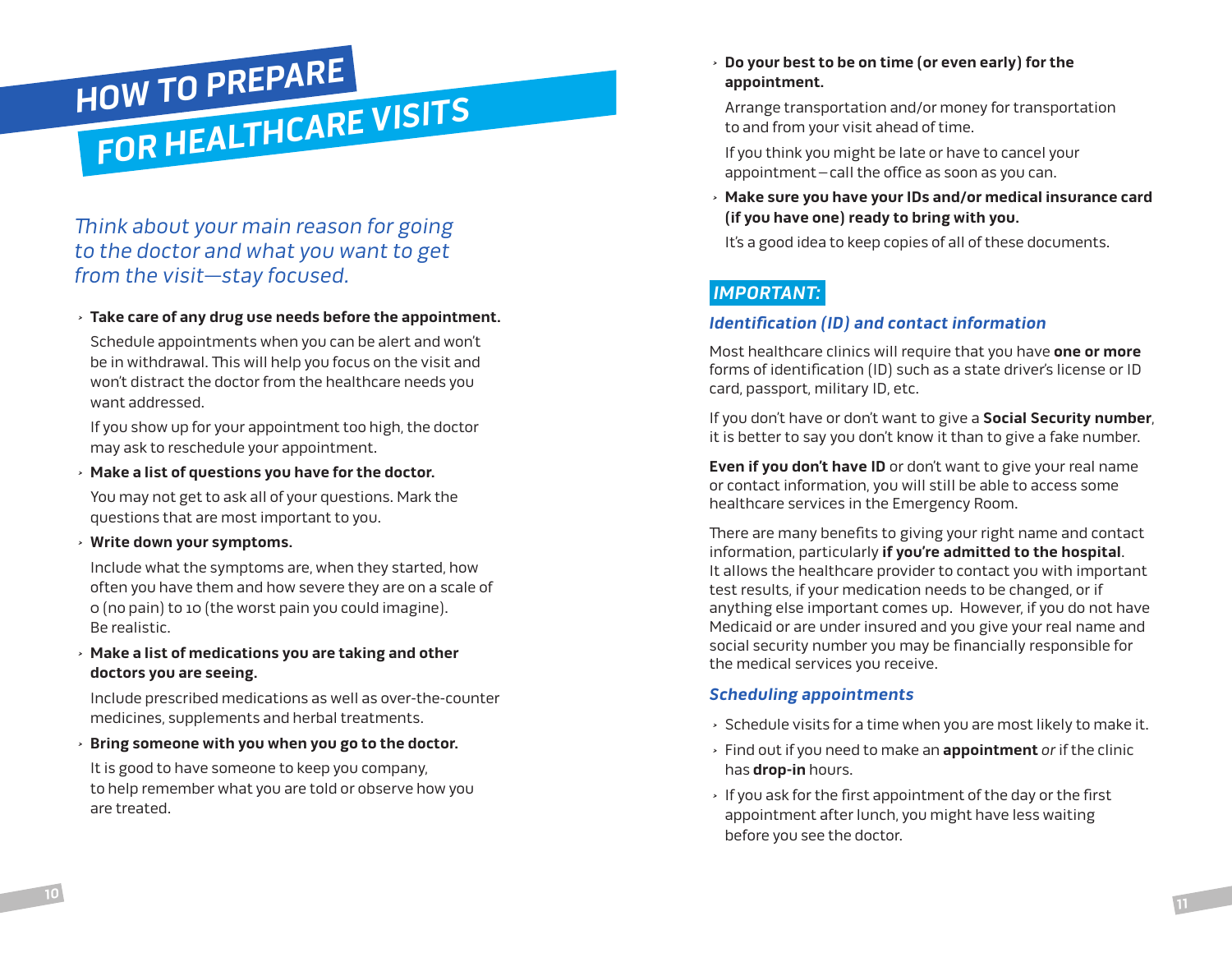# **What to expect when you get there**

#### > **There may be a long wait.**

Try to plan ahead so you don't go into withdrawal while you're waiting. Bring something to do while you wait (something to read, crossword puzzles, etc).

You can also use this time to think about and write down **questions** or things you want to talk about with the doctor.

> **You may talk to several nurses or other staff before you see the doctor.** 

If you have to explain things more than once, be **patient and consistent.** Staff are there to help and want to hear information directly from you.

- > **You may have to fill out some paperwork–**it's OK to ask for help, and to ask for paperwork in the language you understand.
- > **Your time with the doctor may be short.** Choose 1 or 2 of the most important problems to discuss.

#### **Doctors are often busy.**

It is not unusual for some doctors to answer the phone while you are with them.

Even though it can be frustrating, doctors may treat you with more patience if you are patient with them.

> **You may be asked to talk about sensitive issues.** If you need privacy, it is OK to ask for it.

You will be asked questions about your **medical history and current health,** including drug use (and the health of your family).

Think about what you feel comfortable talking about so that you are not caught off guard.

Doctors use this information to: 1) help give you the right diagnosis, and 2) so that they do not prescribe medication that is unsafe.



# **TALKING WITH ABOUT DRUG USE HEALTHCARE PROVIDERS**

Talking about drug use is personal. Even though it may not always feel like you have a choice, it should be up to you when and how much you talk about your drug use, even with doctors. Here are some things to think about when deciding how to talk about drug use with your medical providers.

# **When talking about your drug use, it's OK to build trust first:**

- > If you need to,wait until the second or third visit to talk about your use.
- > Be polite and keep an open mind–don't expect the worst.

# **If the doctor is focusing too much on your drug use:**

> Politely remind them about the issue you are asking for help with.

Ask the doctor to explain how your drug use is related to the issue you are asking for help with. If you disagree, explain this to the doctor in a friendly way–or find a new doctor.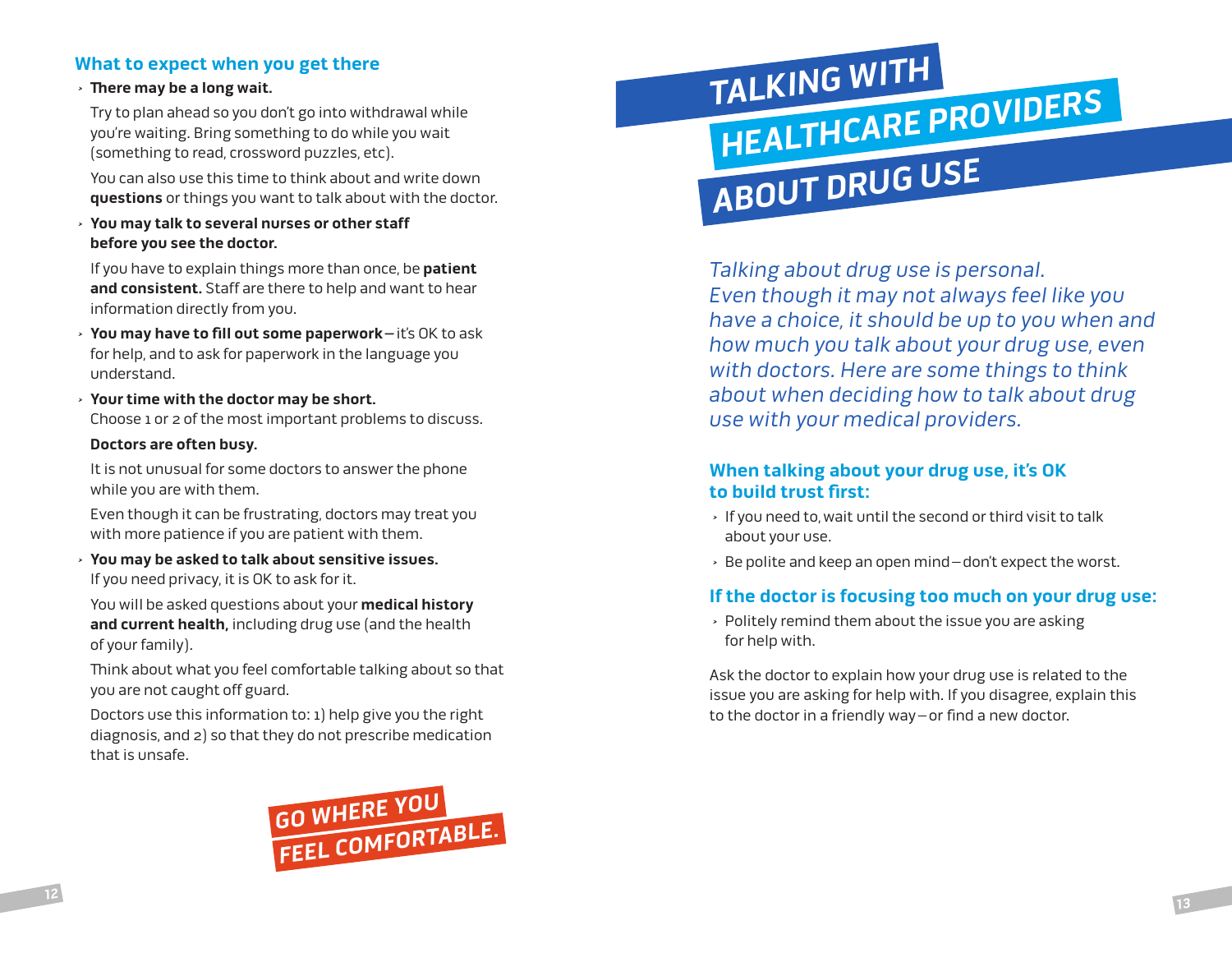# **Reasons why it may be hard to talk about drug use (and why some people decide not to):**

- > You are concerned that doctors may treat you differently because of your drug use–instead of getting to know you as an individual.
- > If you are a parent you may be afraid to tell the doctor because they might report you to child protective services for abuse or neglect.
- > If a doctor perceives you are at risk of harming yourself or others, they must report it.
- > You are afraid the doctors will focus only on your drug use instead of taking care of what you want help with.
- > You are afraid that some doctors prescribe medication differently to people who use drugs.

# **Some reasons why it is good to talk about your drug use:**

- > The doctor may be able to make a **better diagnosis** if they know the whole story.
- > Even **symptoms** that may seem unrelated to drug use can sometimes be a result of drugs you are taking or the "cut" in those drugs.
- > There may be **interactions** between drugs you are taking (street, prescription or over-the-counter) and medications that the doctor wants to prescribe.
- > Being up front about your drug use can help **build trust** with your doctor. Trust is an important part of your relationship and can lead to better care.



# **TIPS**

# **For communicating with your doctor**

Your **relationship** with your doctor is important–it's great when you can work as a **team**.

- > If doctors, nurses, or other staff don't speak your language, you have a right to a **translator**.
- > Ask **questions** until you understand. It's OK to ask for simpler answers. You have a right to understand your healthcare.
- > **Be as honest as you can be.** If you can't talk about everything right away, it's OK.
- > **Be patient with your doctor–just as you want them to be patient with you.** Remember that they are only human too and have good and bad days.
- > Stand up for yourself in a polite way. You can be firm, and still be **friendly!**
- > **Trust yourself.** If you think that the doctor is ignoring something important–ask questions. This can be hard, but in the end, your health is worth the extra effort.
- > **Be careful about getting angry or defensive.** Anger or aggressiveness will probably make the doctor stop listening and try to end the visit quickly.
- > **You know best what will and will not work for you.** Talk to your doctor if you think they are making an unrealistic plan for you. This is very important when taking your prescription medication.
- > **Take notes** or ask the doctor to write down important things for you.
- > Give **positive feedback** when things go well–let doctors know when they get it right!

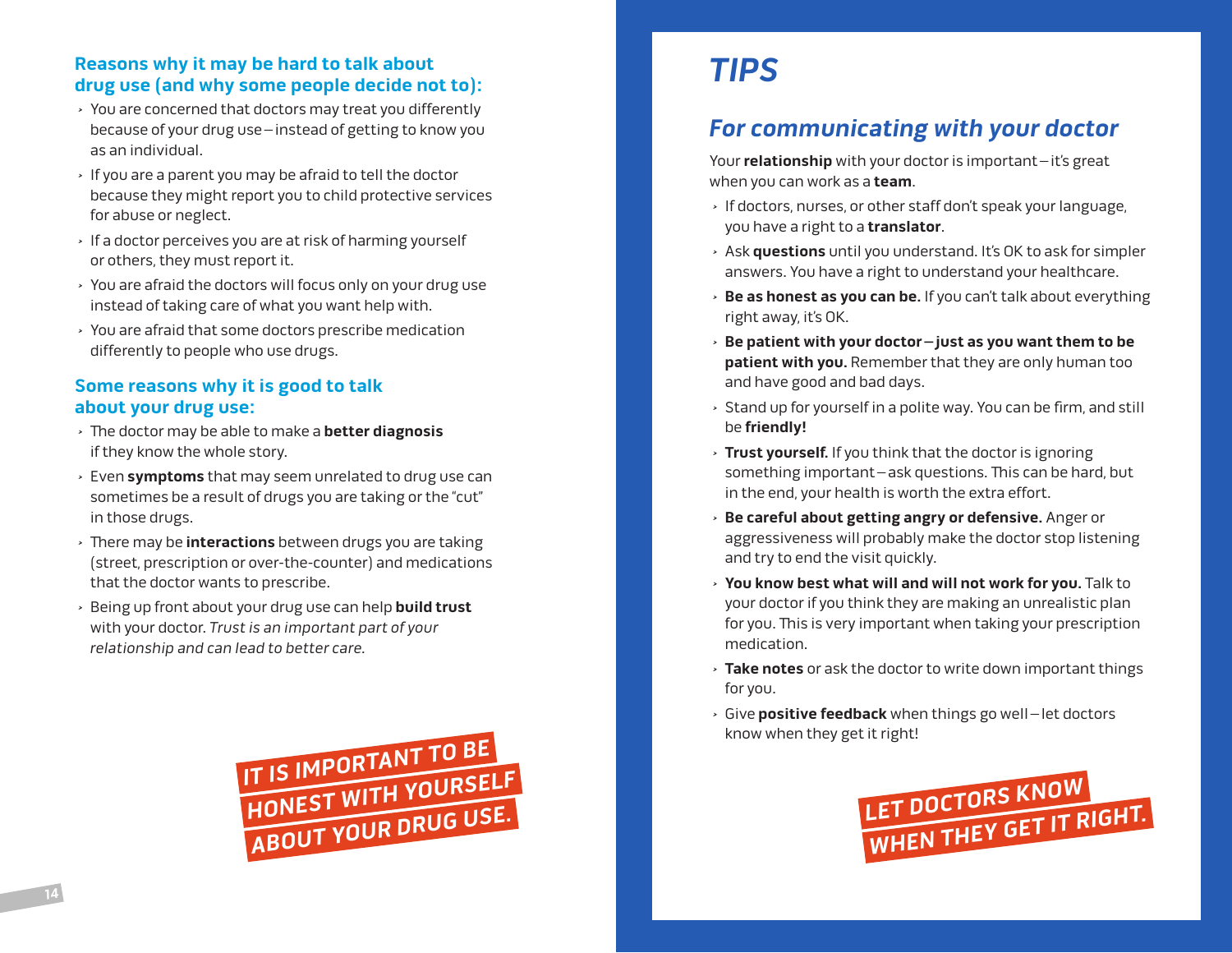# **For communicating with your doctor**

**Here are examples of things you can say to the doctor when you don't want to talk about drug use:**

"I hear what you are saying and maybe we can talk about my drug use later. Right now, I am more worried about \_\_\_\_\_\_\_."

"I understand that you are worried about my drug use, but I am not ready to change that. I still care about my health and would like your help with now."

"Can you explain exactly how my drug use will impact \_\_\_\_\_\_\_? I do want to feel better, and I don't want to change my use right now. Maybe there are some other things I can do now?"

"If I can't change my drug use right now, are there other things I can do to take care of my health? Maybe then we can start to talk more about my drug use."



# **TIPS TIPS THE on your healthcare**

Here are some things that might make doctors frustrated:

- > Answering your **cell phone** or **texting** during a visit. Think about turning it off or setting it to silent.
- > Being **rude** or aggressive. **Even though things might get frustrating,** try to communicate in a calm and friendly way.
- > **Missing appointments** without calling ahead or canceling many appointments in a row. It's OK to cancel, but calling ahead helps.
- > **Saying that your pain is much worse than it is.** This can lead to the wrong diagnosis, getting more tests than you need, and it can take up more time. Being realistic and honest can help your relationship with your doctor.
- > **Not getting tests** that the doctor schedules for you. If you can't make it, let the doctor who scheduled the test know so that you can reschedule.
- > **Telling the doctor what your diagnosis should be.** Give the doctor a chance to do their job. If you have had the same kind of problems in the past or you think the doctor is missing something, it can be helpful to share the information with them.
- > **Selling your medication.** The medication was given to you to improve your health and if you don't take it your health may suffer.

It is illegal to sell your medication. If the doctor finds out, they are responsible for reporting this and you could lose your insurance and even be charged with a crime.

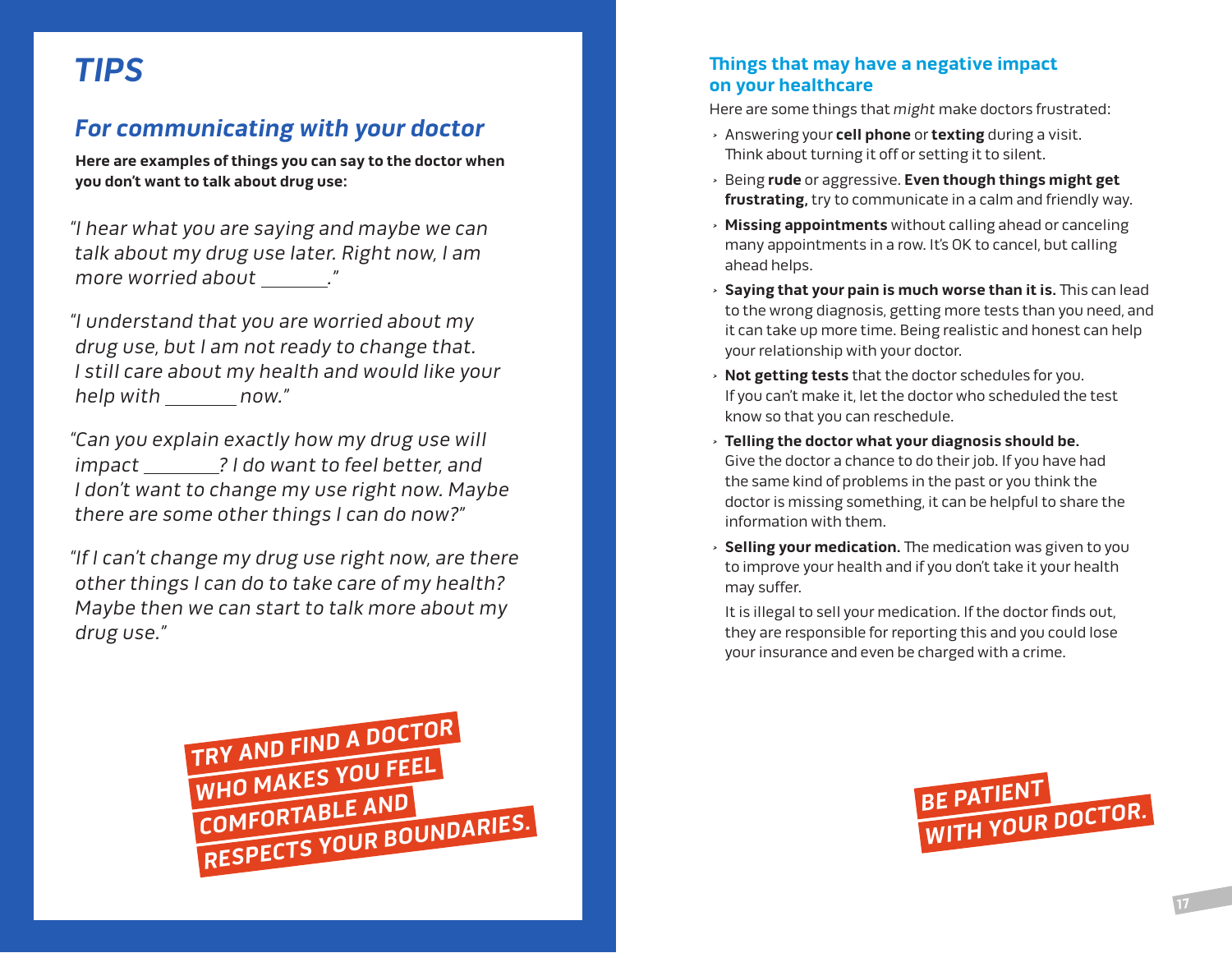# **Before you leave and after the visit Example 2 is a state of the Second TIPS**

> **Schedule a follow-up appointment before you leave the office.**

Get the office to **write down the information on an appointment card** that includes the date and time of the visit. Also get the phone number and address of the office.

If you have a phone, ask the doctor's office to give you a **reminder call** before the appointment.

> **If your doctor refers you to a specialist–it is important to follow-up.** 

If things don't work out with the specialist, go back to the doctor who referred you so that they can keep trying to help you.

> **Ask about potential side effects if you are given new medication.** 

Also ask if there are ways to make side effects easier to deal with.

- > **After the visit, it can be helpful to make a list of things like:**
- > Dates of future appointments
- > Dates of referral appointments
- > Tests that were done to remind you to ask for results
- > Any new medications that you were prescribed

#### **IMPORTANT:**

**When you see a doctor, ask for copies of any test results, procedures, referrals or medications given. These are part of your medical record.** 

If you wait until later to **ask for copies,** they may be hard to get. You may be charged money, and it can take a long time.

**Keep copies in a safe place** where you will be able to find them later. If you don't have a place to keep them, ask someone you trust (friend, case manager, drop-in center, etc.) to keep the copies.

**Your medical records should not be shared without your consent (unless it's an emergency).** 

# **For taking your medicine**

- > **Get a pill case–**the kind with a little box for each day of the week. They can be found at drugstores.
- > Many people who use heroin or prescription painkillers find that getting on **methadone** or **buprenorphine** is helpful when they need to take other medicines on a schedule.
- > **Ask someone you trust to hold the medicine** if you think you might lose it. They can also remind you to take it when you need to.
- > **Find a pharmacy that is close to where you stay** or cop drugs so it is easy to fill your prescriptions.
- > If you take street drugs every day, you could **use copping as a reminder** to take your medicine.
- > **Talk to your doctor about your schedule** (what time you wake up and go to sleep) and when it would be best to take your medicine.
- > Find out if your medication needs to be **taken with food or on an empty stomach.**
- > **Ask the doctor what will happen if you drink alcohol** while taking your medicine. It may not be a problem to take your medicine AND drink–it is better to ask your doctor than to stop taking your medicine. Some medicines (like some anti-depressants) don't mix well with alcohol–so be careful.

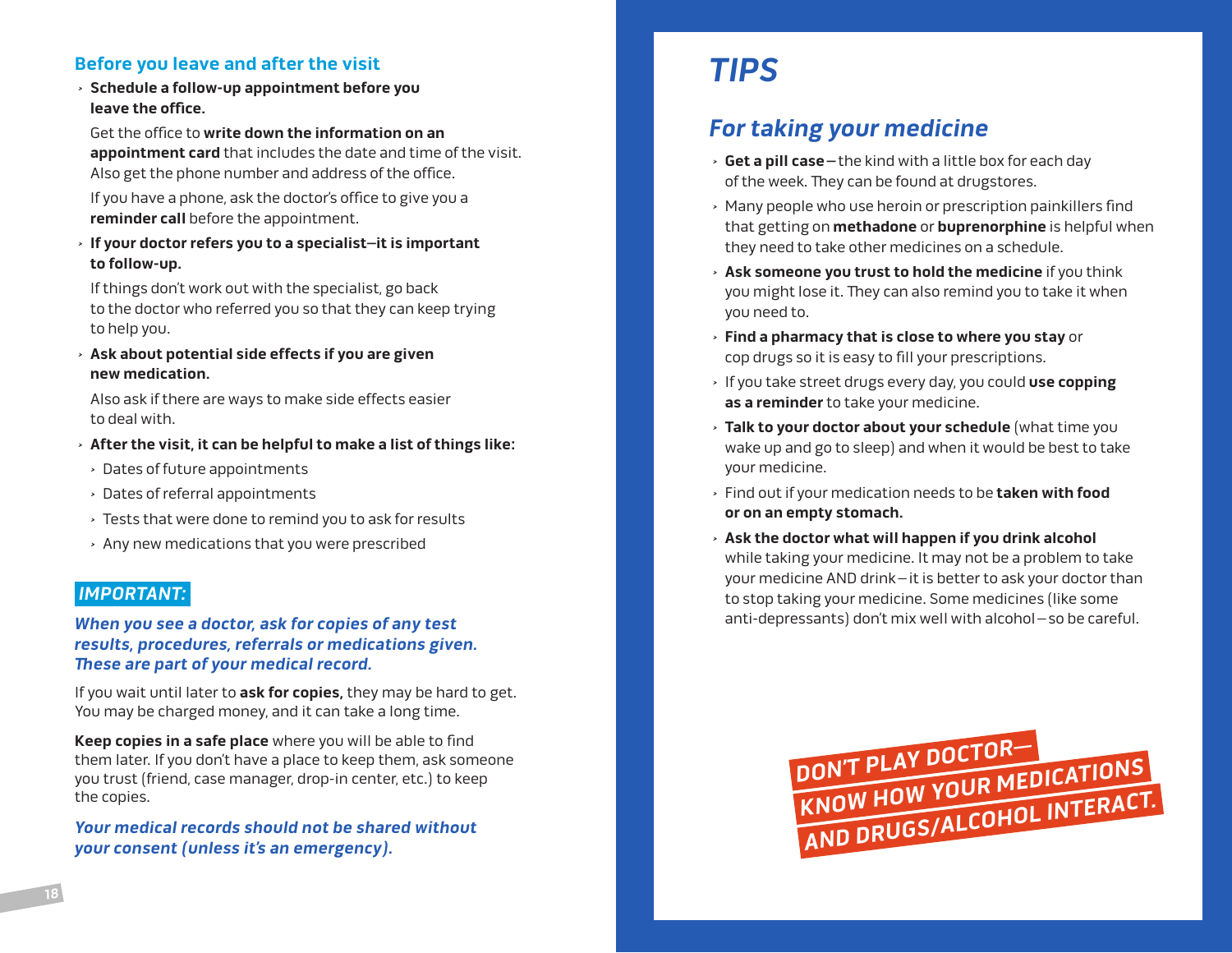# **SPECIAL CONCERNS**

For people who use drugs, there are special concerns that can have an impact on health and healthcare. HIV and hepatitis are common concerns, but it is also important to think about pain management as well as reproductive healthcare.

### **Pain management**

**Pain affects everyone differently.** Pain is your body's way of telling you something is wrong. It is often a sign that you need treatment to address the cause of the pain.

Doctors can be suspicious when a person who uses drugs says they are in pain and need pain medication. They may think you are trying to misuse the medicine. On the other hand, experts tell doctors that they should never withhold pain medication when it is truly needed**–so don't give up hope that a doctor will help you.**

Working with your doctor to address your pain can be a sensitive issue. You may need to negotiate with the doctor to make a plan that works for you and the doctor.

#### **Keep a pain journal.**

Write down when, where, and how much pain you have.

- $\rightarrow$  Consider rating your pain on a scale of 0 (no pain) to 10 (the worst pain you can imagine). This will help your doctor to understand the level of pain you are in and help to track if the treatment is working for you.
- > Record exactly how the pain is changing your daily activities. For example, is the pain keeping you from sleeping, working, or eating?
- > Include a list of what you have done to help manage your pain, heating pad, over-the-counter medication, cooling the area, resting, etc.

# **IMPORTANT:**

 **If you do not want to take opioids because you are concerned about relapse or cravings, be honest with your doctor so that you can work together to think of other options.** 

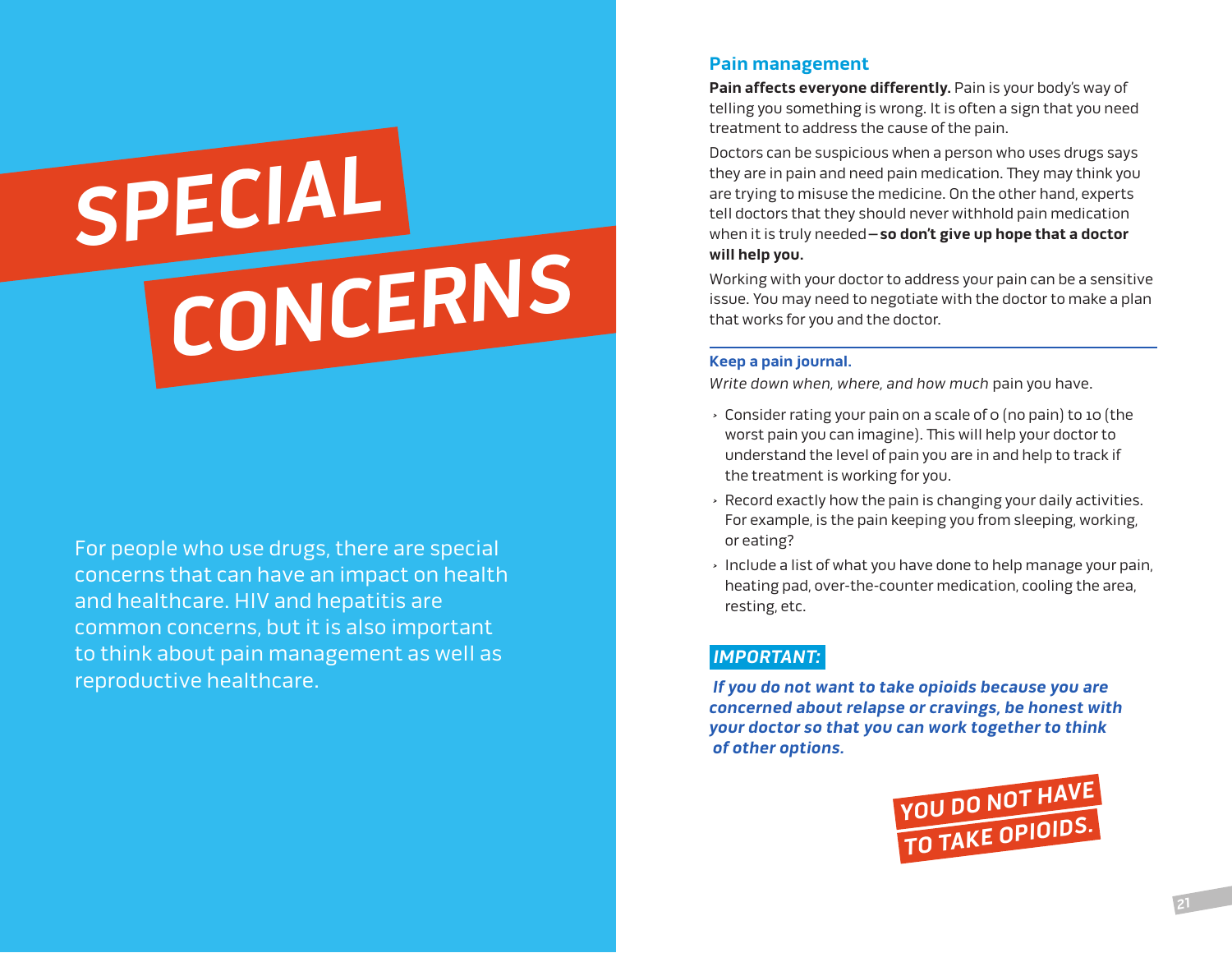#### **Some ways that doctors treat pain may include:**

- > Diagnosing the **cause of the pain** and treating that condition.
- > Discussing different **options** for controlling pain including stress reduction, physical therapy, acupuncture, as well as opioid and non-opioid based medications.
- > Making more **appointments** to closely monitor your level of pain and medication use.
- > **Testing** your urine for illicit substances.
- > Recommending **counseling**.

Pain management is really important to your overall well-being. It can take time to get pain under control so having a trusting and ongoing relationship with a doctor is important.

# **IMPORTANT:**

#### **Be careful with common pain relief medicines!**

It is important to talk to your doctor if you are taking Tylenol (acetaminophen). **Acetaminophen can be more serious than you may think**…and it is common in many cold medicines and pain medicines (Percocet, Vicodin, Ultracet, etc.).

Too much acetaminophen can cause very serious liver damage or liver failure. That means no more than 8 tablets of Extra-Strength Tylenol a day (4 grams or 4000 milligrams) and be careful when you take it every day for a long time.

- > If you have hepatitis B or C, you should talk with your doctor about acetaminophen. The general rule is to avoid taking more than 2000 milligrams per day.
- > Drinking alcohol on top of high doses of Tylenol can be damaging to your liver.
- > Ibuprofen (Motrin, Advil) and Naproxen (Aleve, Midol) should be taken with food to avoid stomach ulcers.



# **Methadone**

Tell your methadone clinic or doctor if you start taking new medication. Some medicines can make your body process methadone slower or faster, meaning **your methadone dose may need to change** if you start taking new medications.

If you are on methadone, you may have been told that you cannot take "Talwin." This is true, but you should also know that **Talwin is not used much anymore**. So, if you tell a doctor you can't take it, you are basically telling them that you are on methadone.

It is important to talk to your methadone program about medications prescribed to you, especially if they come up in your urine. **Bring the bottles to your appointment** if you can.

# **Reproductive health and prenatal care**

It is important for women to visit the obstetrician/gynecologist for **regular exams**–even if you are not getting your period.

If you are pregnant and using drugs, **prenatal care including HIV testing and hepatitis B and/or C testing is very important** for your health and your baby's health. If you find out that you have HIV or hepatitis B and/or C, there are things you can do during pregnancy to reduce the chance of your baby getting it.

If you are pregnant, strongly consider getting into drug treatment.

Pregnant women usually go to the **top of the waiting list** for drug treatment.

# **HIV and hepatitis**

#### **HIV/AIDS**

If you are a person living with HIV or AIDS, it is best to find a provider who has experience working in this area. They are more likely to have up-to-date information on medical treatments.

It is very important to take HIV medicines **exactly as they are prescribed**. If you do not, the virus can figure out ways to make the medicine stop working (called resistance).

There is **public assistance** (including medical insurance) for people living with AIDS in New York State.